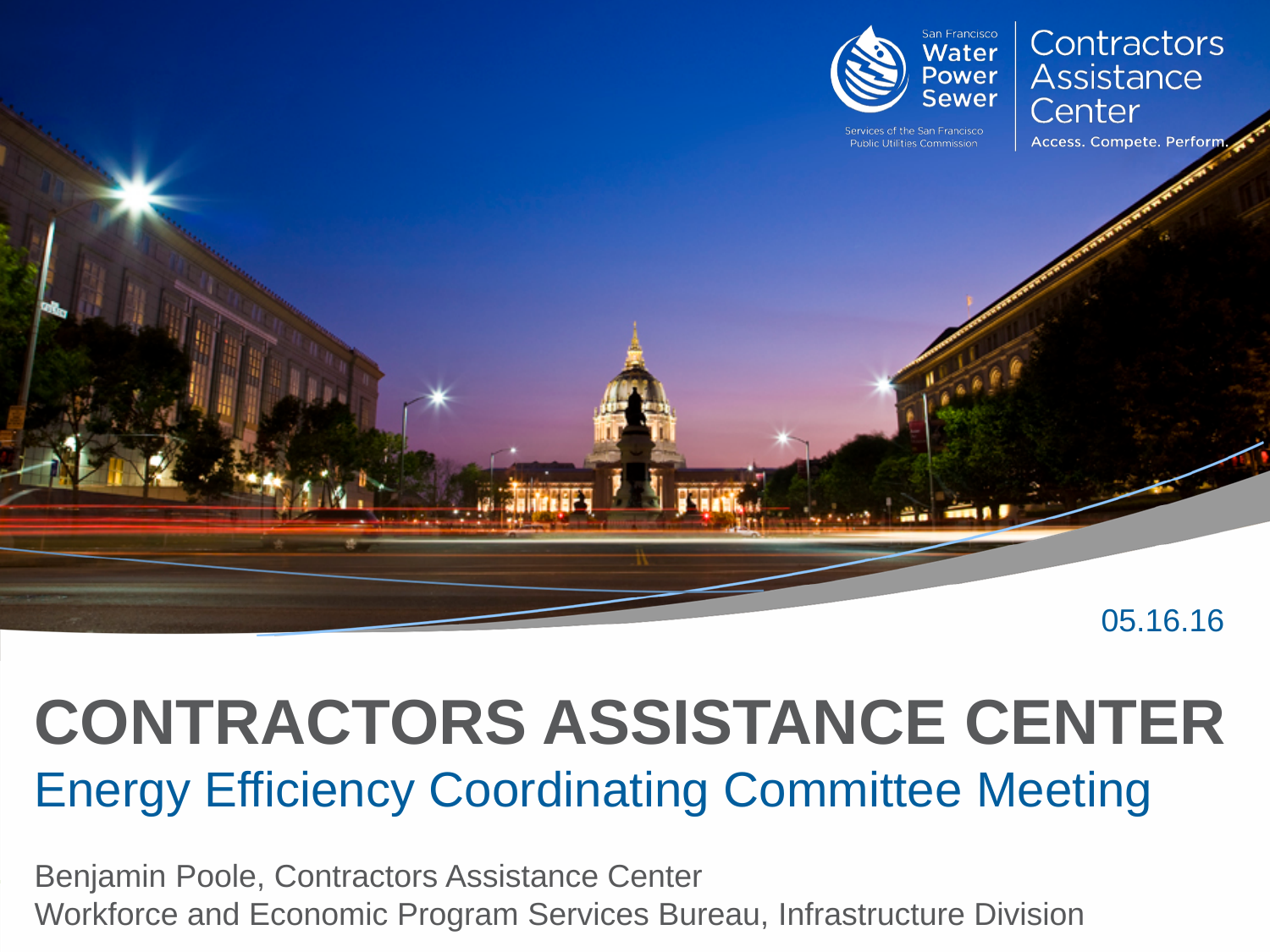#### **OVERVIEW**

As San Francisco is poised to invest billions of dollars in the City's aging public infrastructure – water, sewer, roads, transit system – local and small businesses will need the tools and resources to adequately access, compete and perform on these contracting opportunities.

The Center helps small, local businesses access those tools and resources by offering a range of services from technical assistance and classroom training to networking events and one-on-one counseling. The Center tailors its offerings to the specific needs of each small, local business it serves, whether new or existing.

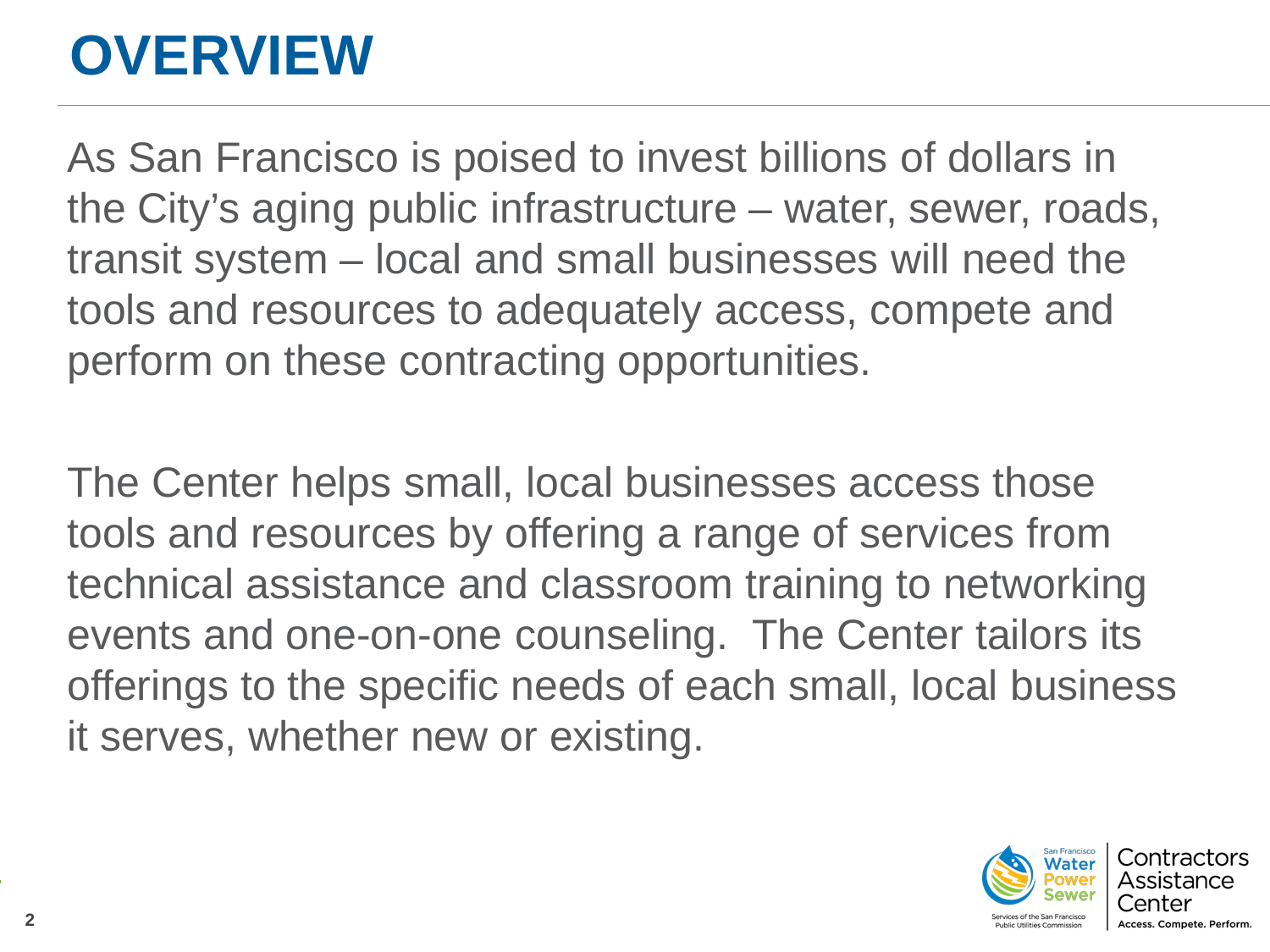



### **1. Access**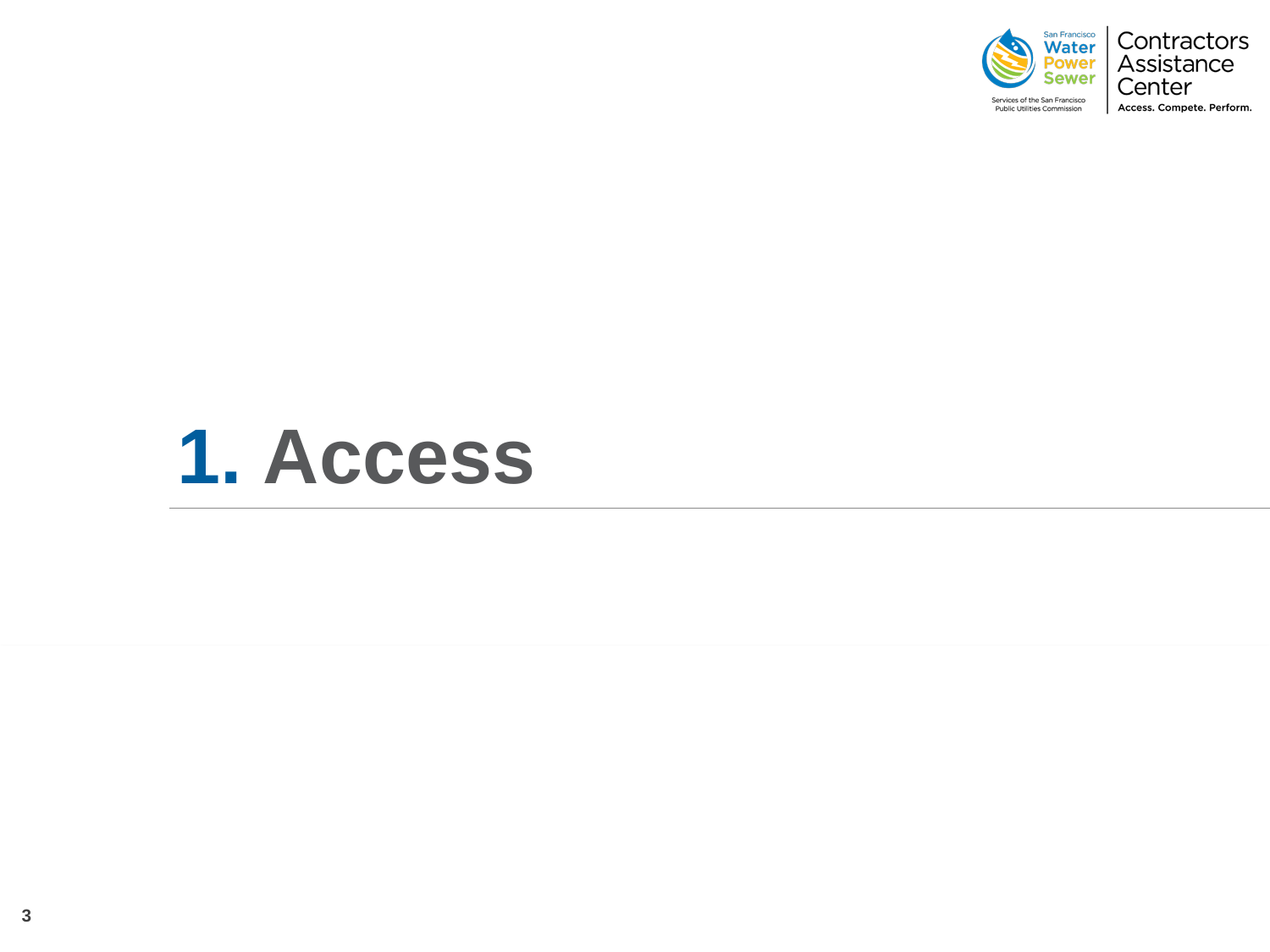#### **ACCESS**

- Help identify upcoming contracting opportunities consistent with your company's expertise and experience
- Assistance securing necessary certifications and registrations



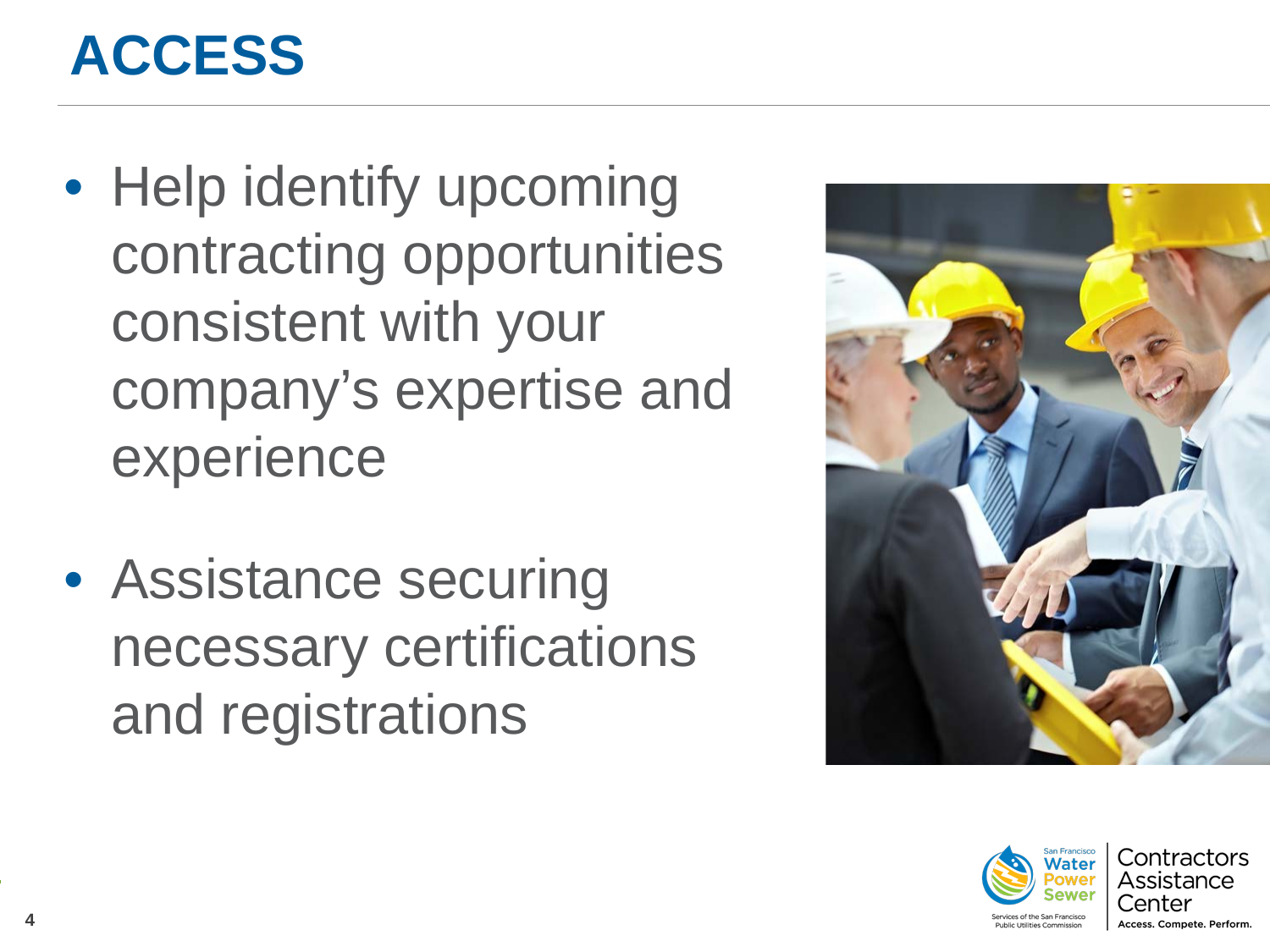



# **2. Compete**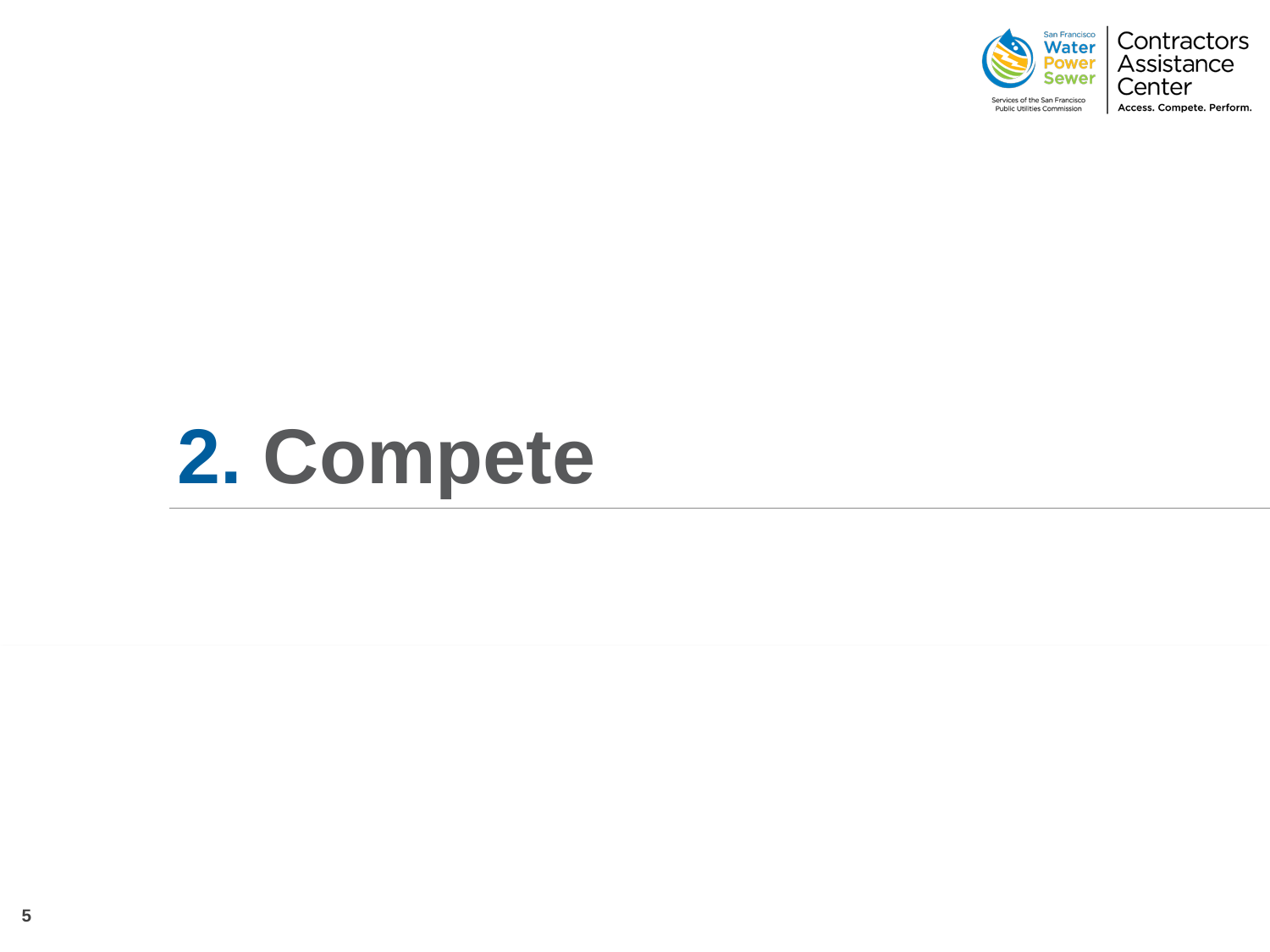#### **COMPETE**

- Business consulting services to plot your company's development
- Individualized technical assistance preparing bids and proposals
- Classroom trainings on City policies and practices



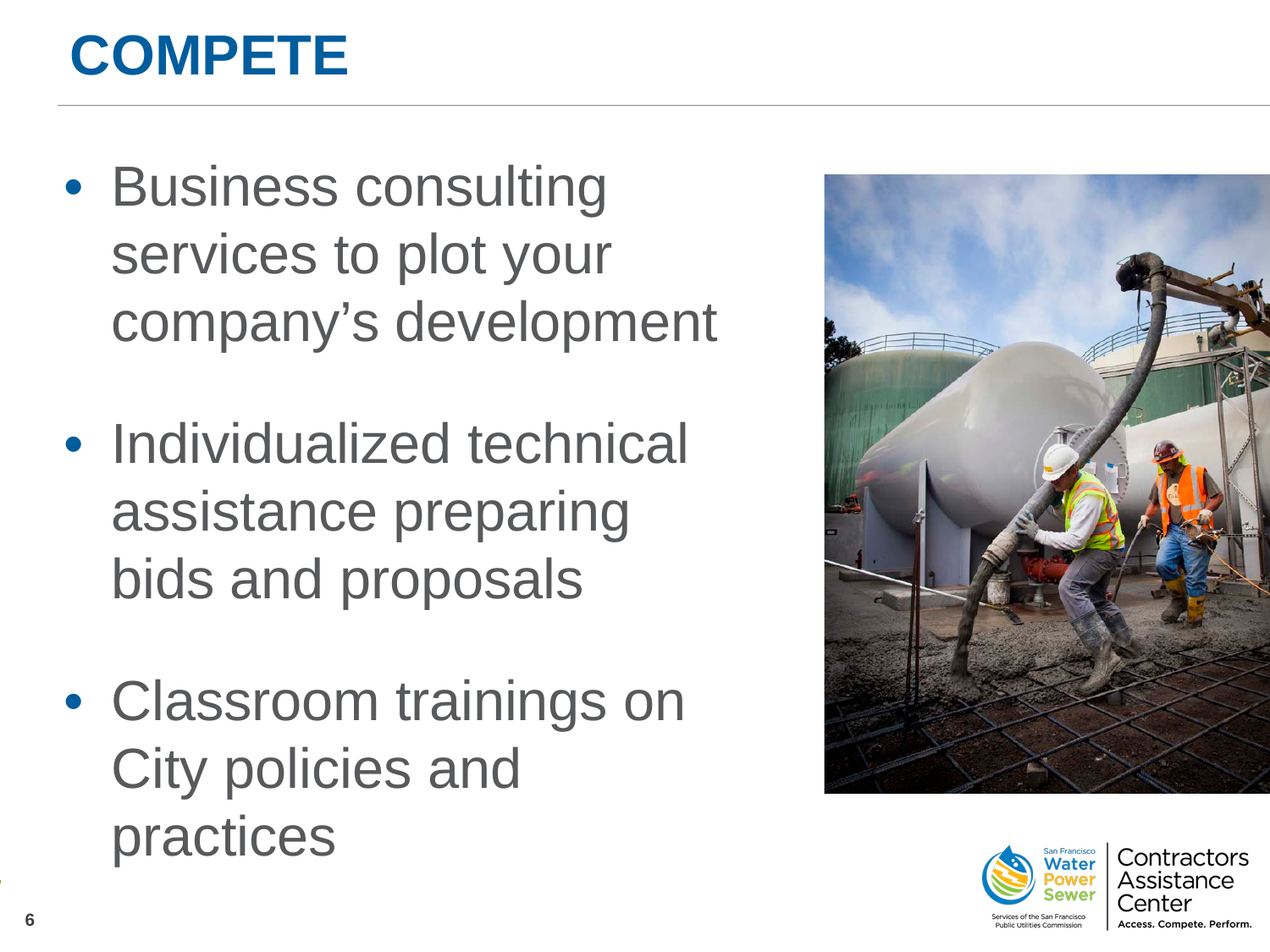



## **3. Resources**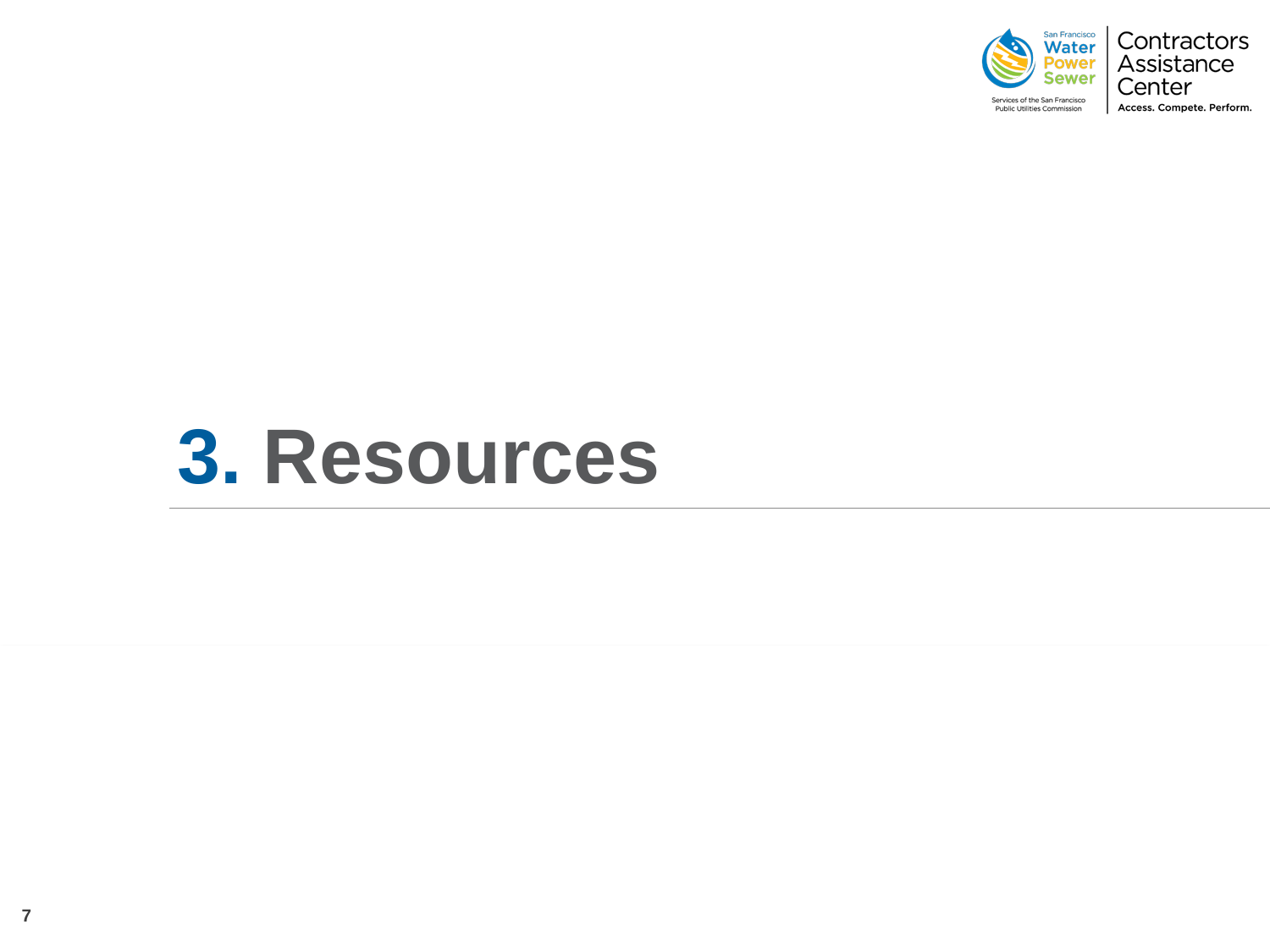#### **RESOURCES**

- Upcoming Contracting **Opportunities**
- Resource Guide
- Networking Events/ Project Open Houses
- Plan Room



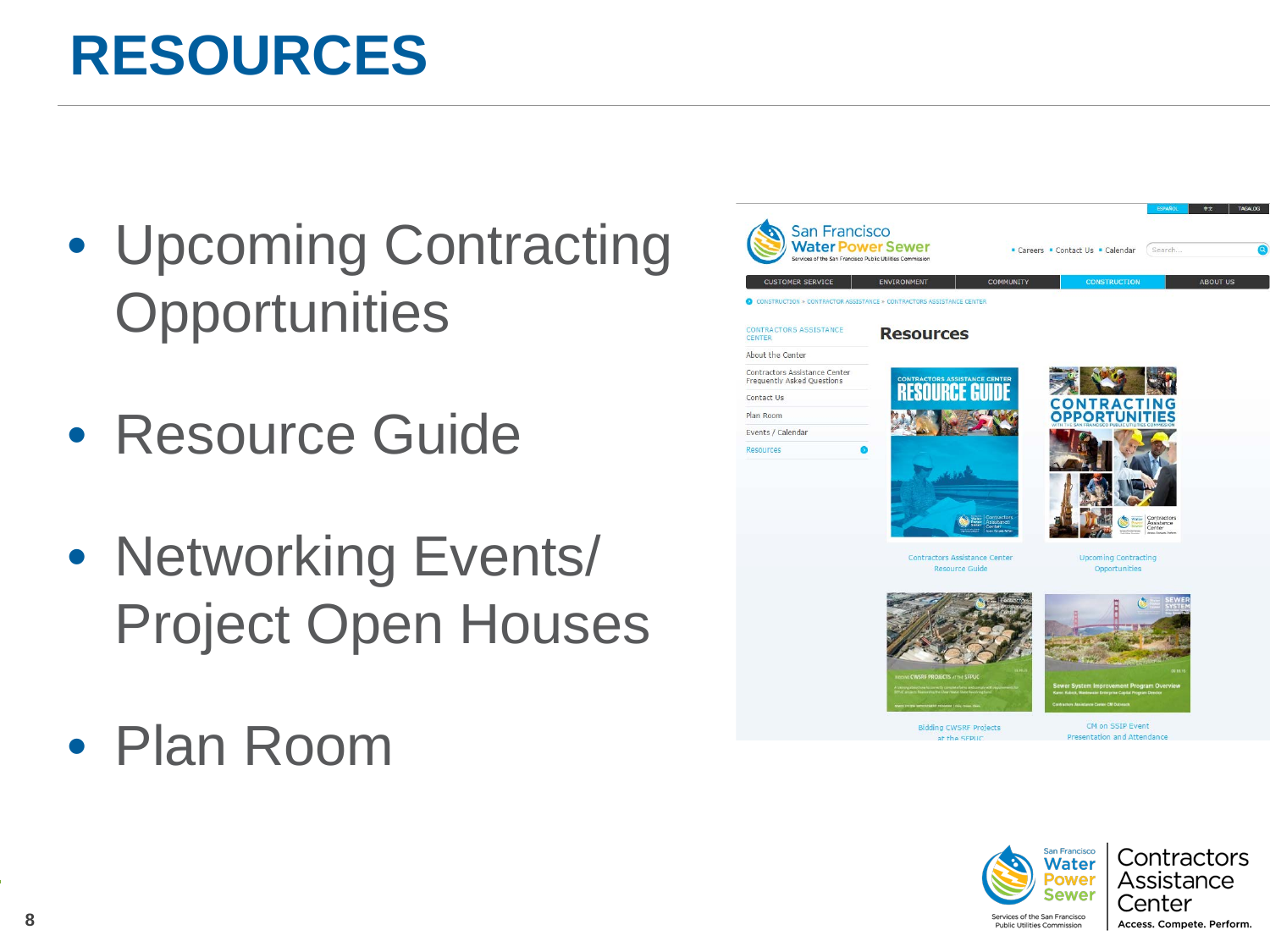

## **4. Green Infrastructure Training**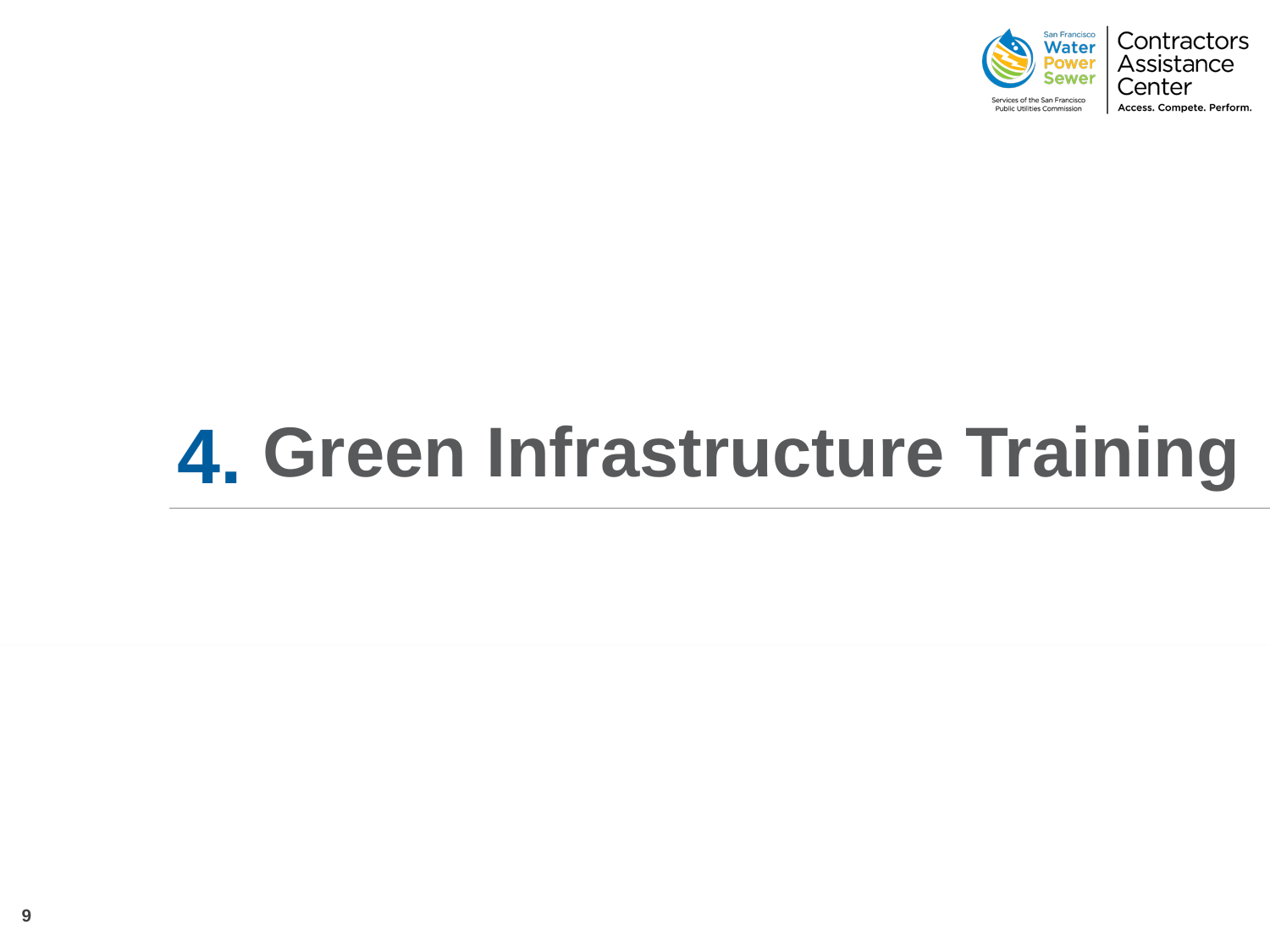#### **GREEN INFRASTRUCTURE TRAINING**

- In order to ensure competent project delivery SFPUC developed a training program for prime contractors and specialty subcontractors
- A requirement was placed in the contract qualifications requiring completion to bid or perform on any of the designated projects
- The training program covered the significant elements of green infrastructure construction and technology.

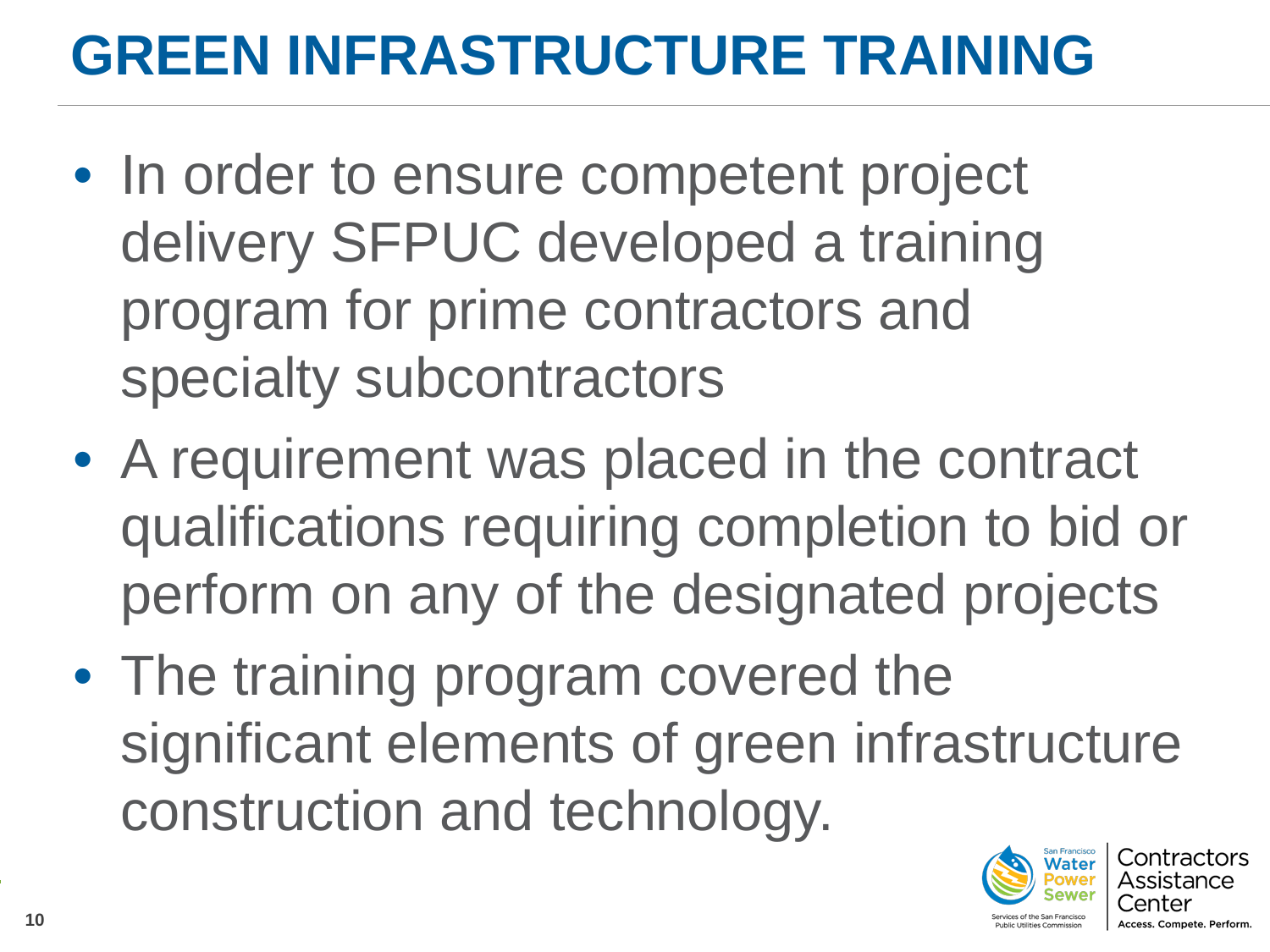#### **GREEN INFRASTRUCTURE TRAINING**

- To date 30 prime and specialty subcontractors have completed the trainings
- In the process of completing a "field guide" to serve as a resource for contractors and City on site
- Trainings and materials have been seminal in national green infrastructure best practices development

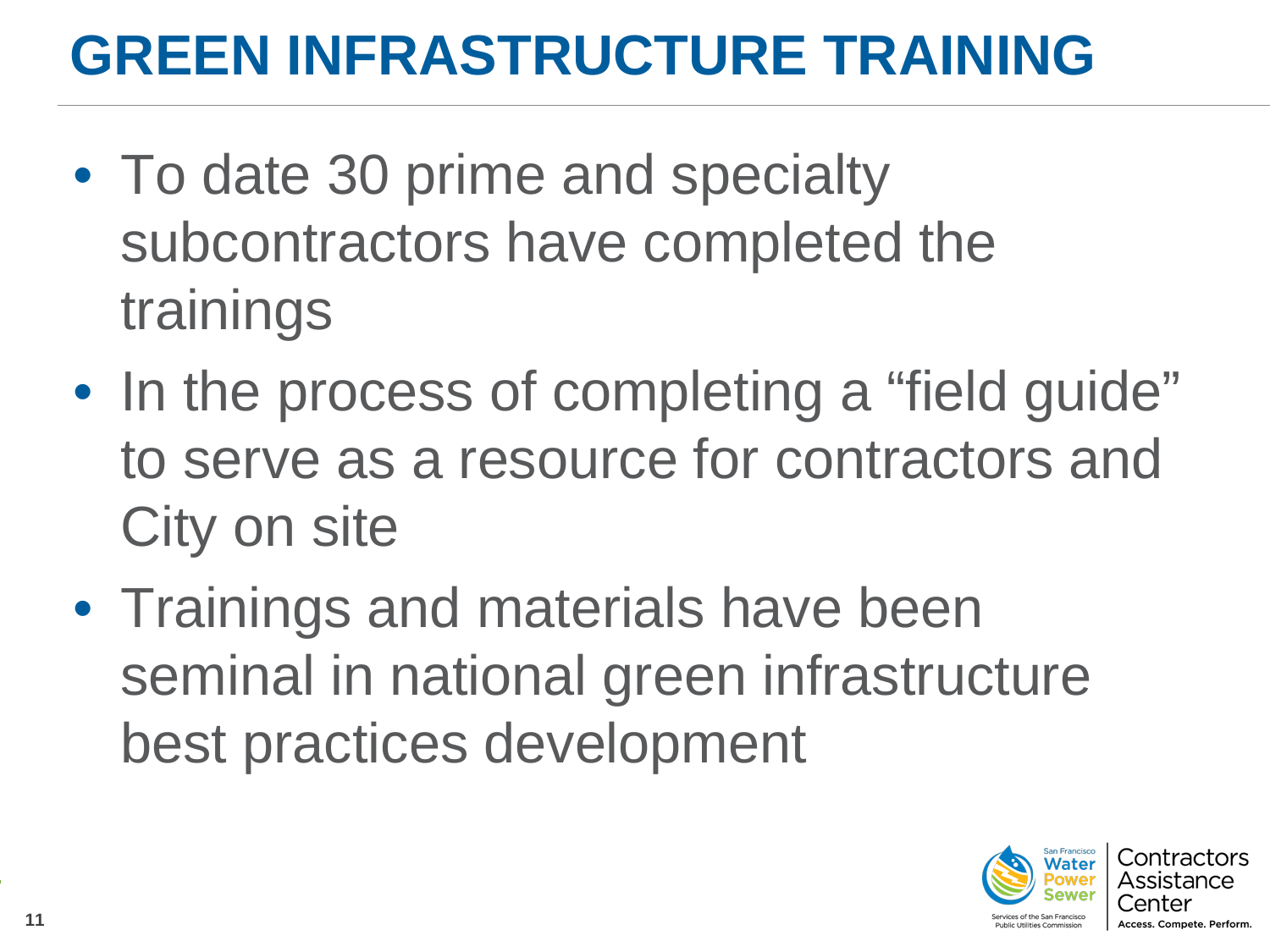



### **Questions?**